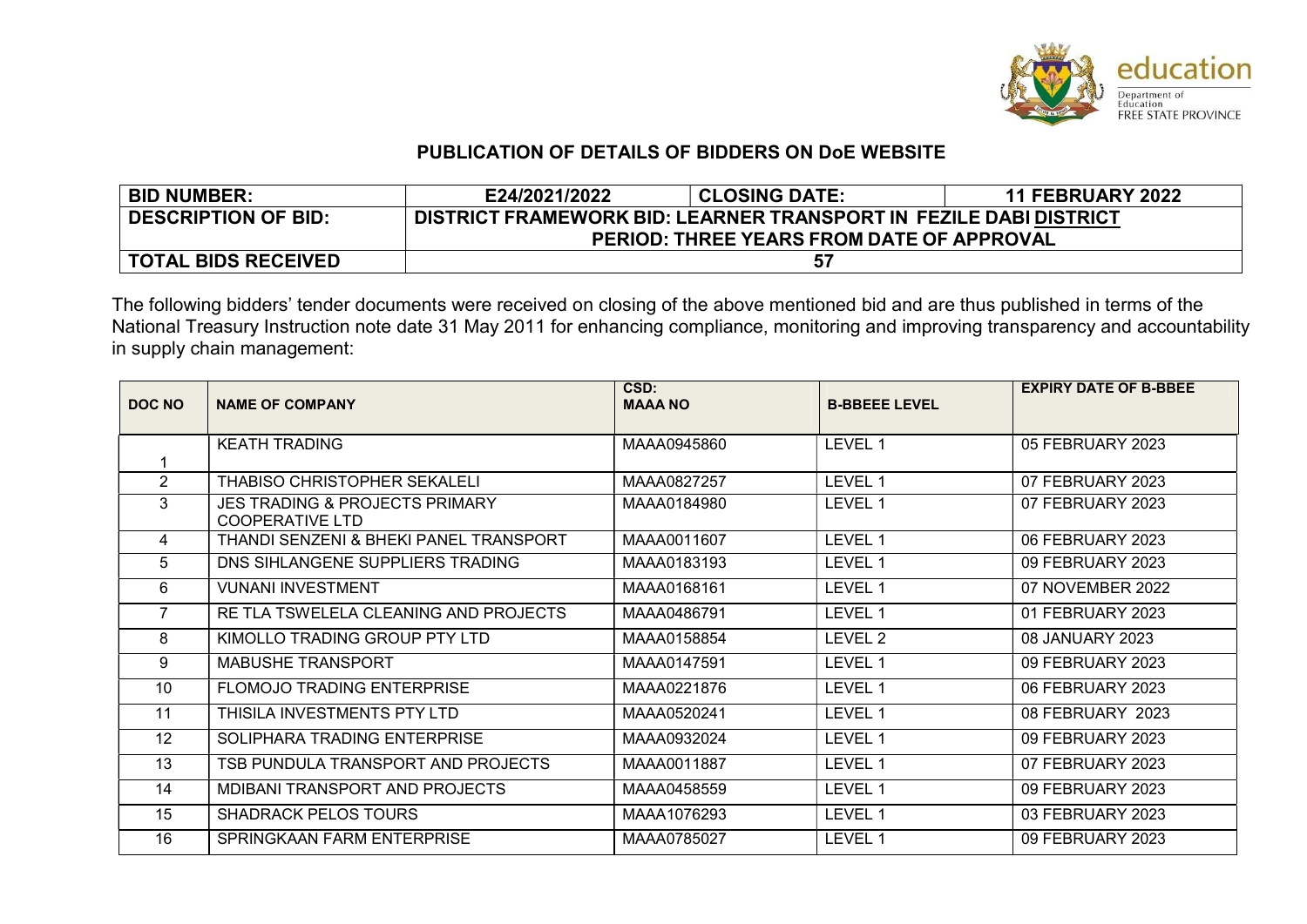| 17              | MK MOTSOENENG                                           | MAAA0077701 | LEVEL 1 | 08 JANUARY 2023        |
|-----------------|---------------------------------------------------------|-------------|---------|------------------------|
| 18              | IMPUMELELO YA MAKHOSIKASI TRADING Cc                    | N/A         | LEVEL 1 | <b>22 AUGUST 2022</b>  |
| 19              | <b>AUPA PHADI BUS SERVI</b>                             | MAAA0196436 | LEVEL 1 | <b>24 JANUARY 2023</b> |
| 20              | <b>MARUMO'S TRANSPORT</b>                               | MAAA0210524 | LEVEL 1 | 09 FEBRUARY 2023       |
| 21              | RNL CONSTRUCTION & TRANSPORT                            | MAAA0740836 | LEVEL 1 | 01 FEBRUARY 2023       |
| 22              | MAKHOASE ELIZABETH MABE                                 | MAAA0522415 | LEVEL 1 | 09 FEBRUARY 2023       |
| 23              | SEFATSA PROJECTS PTY LTD                                | MAAA0342973 | LEVEL 1 | 09 FEBRUARY 2023       |
| 24              | MALESHOANE ELIZABETH NTSAMAI                            | MAAA0152622 | LEVEL 1 | 09 FEBRUARY 2023       |
| $\overline{25}$ | PRR SUPPLY AND PROJECTS PTY LTD                         | MAAA0378223 | LEVEL 1 | 09 FEBRUARY 2023       |
| 26              | SHAUKE ENTERPRISESS PTY LTD                             | MAAA0960477 | LEVEL 1 | 08 FEBRUARY 2023       |
| 27              | KHULEKANI BUSINESS ENTERPRISES PTY LTD                  | MAAA0857042 | LEVEL 1 | 03 FEBRUARY 2023       |
| 28              | <b>NKODI TRANSPORT</b>                                  | MAAA0224841 | LEVEL 1 | 08 FEBRUARY 2023       |
| 29              | LETSHANA TRANSPORT AND TRADING                          | MAAA0079822 | LEVEL 1 | 09 FEBRUARY 2023       |
| 30              | <b>KGOTSO MOKONE TRADERS</b>                            | MAAA0275521 | LEVEL 1 | <b>27 JANUARY 2023</b> |
| 31              | <b>ILUNGISE LENTO PTY LTD</b>                           | MAAA1069974 | LEVEL 1 | 19 APRIL 2022          |
| 32              | SNGENELANI TRANSPORT                                    | MAAA1047491 | LEVEL 1 | 09 FEBRUARY 2023       |
| 33              | SALAKAHLE BUSINESS ENTERPRISE                           | MAAA1074876 | LEVEL 1 | N/A                    |
| 34              | MTHATOS TRADING AND PROJECTS PTY LTD                    | MAAA0029309 | LEVEL 1 | 07 FEBRUARY 2023       |
| 35              | MOTLOKOA'S BUSINESS ENTERPRISE                          | MAAA0221129 | LEVEL 1 | 08 FEBRUARY 2023       |
| 36              | <b>MP2 TRADING ENTERPRISE</b>                           | MAAA0099003 | LEVEL 1 | 31 JANUARY 2023        |
| 37              | MOLOMAUCO INVESTMENT GROUP                              | MAAA0758752 | LEVEL 1 | 08 FEBRUARY 2023       |
| 38              | MW DIMA TRANSPORT                                       | MAAA0149119 | LEVEL 1 | 09 FEBRUARY 2023       |
| 39              | SIYANDA NTAKS TRADING & PROJECT PTY LTD                 | MAAA0354305 | LEVEL 1 | 07 FEBRUARY 2023       |
| 40              | TSEKI GROUP GENERAL TRADING AND SUPPLY                  | MAAA0687808 | LEVEL 1 | 04 FEBRUARY 2023       |
| 41              | T.E MOKHATLA TRADING ENTERPRISE                         | MAAA0099042 | LEVEL 1 | 08 FEBRUARY 2023       |
| 42              | THOBEHA TRANSPORT SERVICES                              | MAAA0201367 | LEVEL 1 | 09 FEBRUARY 2023       |
| 43              | <b>BLACKSTAR LOGISTICS</b>                              | MAAA0093357 | LEVEL 1 | 10 FEBRUARY 2023       |
| 44              | <b>NEMAL LOGISTICS</b>                                  | MAAA0824483 | LEVEL 1 | 01 FEBRUARY 2023       |
| 45              | MORONGWA BUS SERVISES                                   | MAAA1043295 | LEVEL 1 | 02 FEBRUARY 2023       |
|                 |                                                         |             |         |                        |
| 46              | SKYTEE PTY LTD                                          | MAAA0210079 | LEVEL 1 | <b>11 JANUARY 2023</b> |
| 47              | MC MAMBOLO AND SONS PTY LTD<br><b>FOUR CODE TRADING</b> | MAAA0081779 | LEVEL 1 | 09 FEBRUARY 2023       |